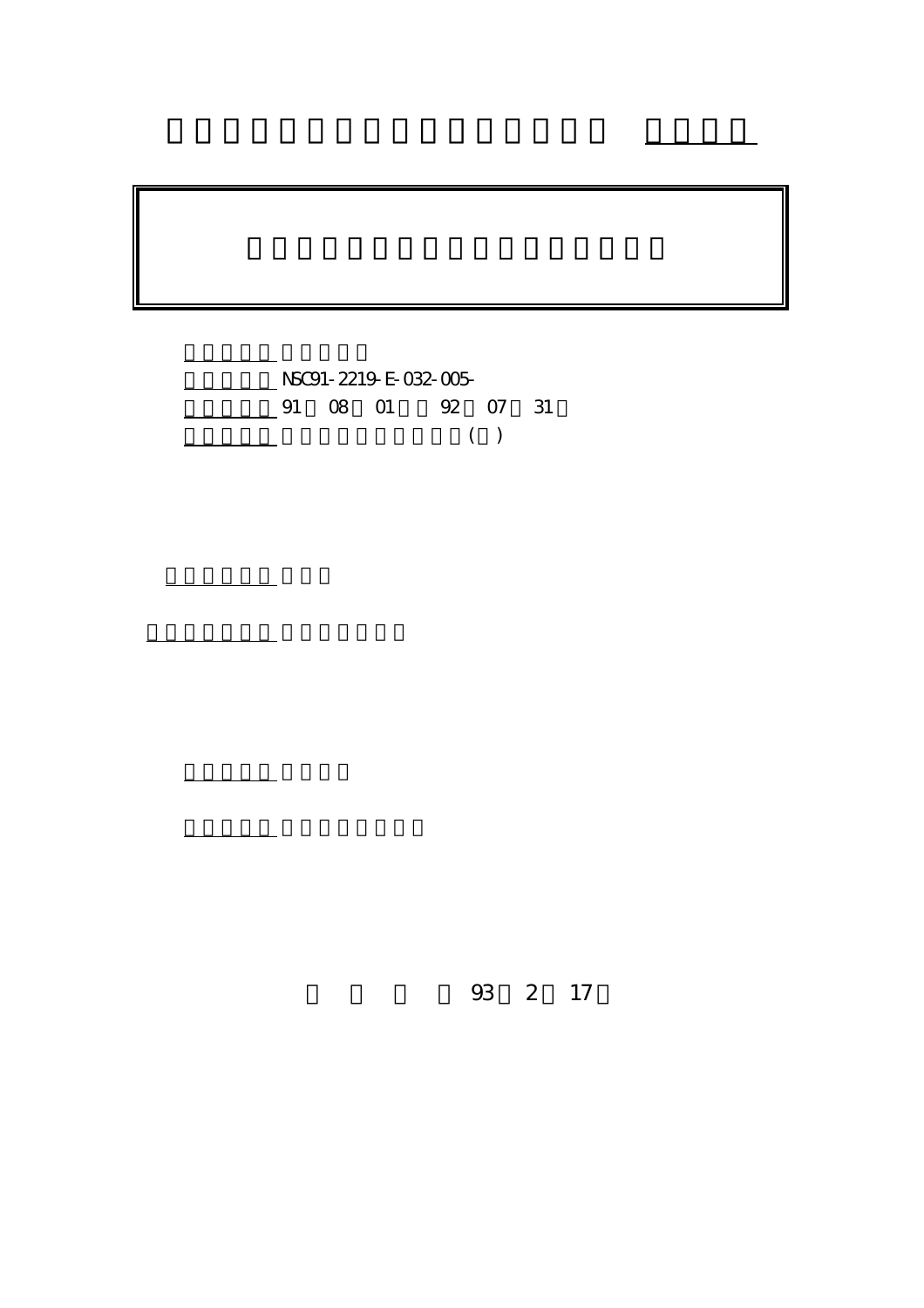## 行政院國家科學委員會補助專題研究計畫成果報告

廣義錯誤率公式於等化器最佳化之研究

Equalization Using Generalized Symbol Error Rate for Optimization

計畫編號: NSC 91-2219-E-032-005

執行期間: 91 年 8 月 1 日至 92 年 7 月 31 日

計畫主持人:嚴雨田 淡江大學電機工程系所 計畫參與人員:劉鴻裕、利哲瑋 淡江大學電機工程系所

#### 中文摘要

本論文推導 //-ary PAM 系統的廣義錯誤率公式,並 使用最陡坡降法最小化錯誤率於線性等化器系統,此 稱為 GMSER, 我們比較 GMSER 與平方誤差最小化準則 的優劣,以及與由 Yeh&Barry 提出的 AMSER 做比較。 為了降低計算複雜度,我们亦提出 SGMSER 以隨機的 方式做最陡坡降值的估計,當然亦與最小平方誤差、 AMBER 做比較。最後以數學分析的方式將字符取樣速 率的等化器,推廣到過取樣速率的等化器系統。

關鍵詞: 等化器, 過取樣速率等化器、最小平方誤 差,字符間干擾

#### **Abstract**

A generalized formula for the decision error probability is derived for an *M*-ary PAM system. Then a GMSER algorithm based on the derived formula is proposed to minimize the symbol error rate for linear equalization. Comparisons made between the GMSER algorithm and the MMSE criterion show that the minimum symbol error rate criterion outperforms the minimum mean-squared error criterion. Comparisons between our GMSER and AMBER as proposed by Yeh and Barry is also made. Then a SGMSER algorithm is obtained by further simplification of GMSER to reduce the computational complexity in GMSER. Comparison is also made between the SGMSER algorithm, the MMSE criterion, and the AMBER algorithm as proposed by Yeh and Barry. Fiannlly, an extension of the GMSER algorithm employing fractionally-spaced equalization is presented with mathematical formulations.

**Keywords:** Equalization, Fractionally- spaced Equalizer, MMSE, Intersymbol Interference

## **1. Introduction**

It has been shown that an equalizer that directly minimizes bit error rate (BER) or symbol error rate (SER) may outperform the minimum mean-square error (MMSE) equalizer. Chen and Mulgrew have obtained a BER expression for a linear-combiner DFE with binary signaling under the assumption of linear separable decision regions. They then used the gradient algorithm to derive a minimum bit error rate (MBER) solution [1,2,3]. Yeh and Barry proposed a simplified stochastic algorithm called the approximate minimum-BER (AMBER) equalization for a linear equalizer with binary signaling as well as *M*-ary PAM transmission  $[4,5,6]$ .

In this paper, a generalized decision error probability is derived for a linear equalizer using *M*-ary PAM transmission. The word "generalized" is used because the error probability expression is valid for any assignment of the equalizer weight coefficients. That is, the equalizer weight coefficients may not be optimized. Then, the decision error probability is minimized using gradient search to obtain the optimum weight coefficients. We shall term the method as *generalized* minimum-SER (GMSER). The drawback of this method is that the computational complexity increases significantly for high order signaling. A simplified process is thus introduced to approximate the gradient search to considerably reduce the computations. This simplified method will be termed stochastic GMSER or SGMSER. An important merit of the GMSER or SGMSER algorithm is that the learning process converges rather fast.

We have also added fractionally-spaced equalization (FSE) into consideration. It is now well known that the advantage of the FSE over SRE (symbol-rate equalizer) is its insensitivity to the receiver timing phase [7]-[9]. The structure of the over-sampling FSE receiver can be viewed as a multiple of SRE receivers connected in parallel [10], so the channel model is called SIMO (single-input multiple-output) channel.

This paper is organized as follows. Section 2 derives the generalized decision error probability for linear equalization employing *M*-PAM transmissions. Section 3 presents the GMSER and SGMSER algorithms. Then some numerical results are presented in Sec. 4 including comparisons made between MMSE and GMSER. The GMSER algorithm employing the fractionally-spaced equalizer is discussed in section 5. Finally, conclusions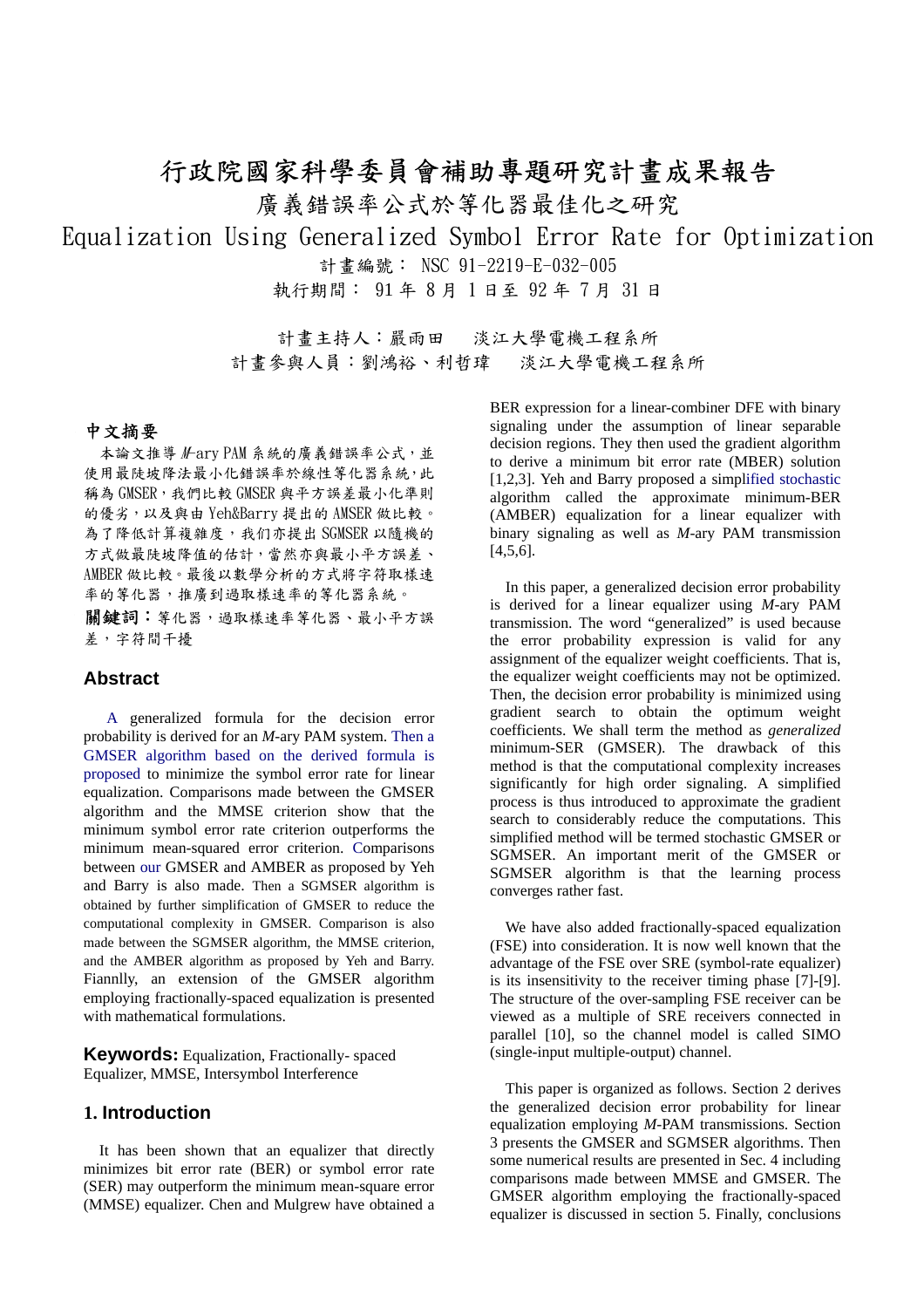are made in Sec. 6.

## **2.Generalized Probability of Decision Error for Linear Equalization**

We consider a bandlimited channel employing *M-*ary PAM transmission having the discrete response  $f_k$ ,  $k = -L, ..., 0, ..., L$ , (non-causal filter of length  $2L+1$ ). A linear equalizer at the receiving end has tap weights  $W_k$ ,  $k = -N, ..., 0, ..., N$  (non-causal filter of length  $2N + 1$ ). The entire system (cascade of channel and equalizer) thus has tap weight coefficients  $q_k$  (length  $2L + 2N + 1$ ) given by

$$
q_k = f_k * w_k, \qquad (1)
$$

where  $k = -(L+N),...,0,...,(L+N)$ , \* denotes convolution, and  $\sum_{k} f_k^2 = 1$ . With input data  $x_k$  and channel noise  $\eta_k$ , the equalizer output estimate  $\hat{x}_k$  is given by

$$
\hat{x}_k = x_k * q_k + \eta_k * w_k. \tag{2}
$$

Here,  $\eta_k$  is a Gaussian random variable with zero mean and variance  $N_0/2$ . The source data symbols  $\left\{x_k\right\}_{-\infty}^{\infty}$  takes the discrete values with equal probability given by

$$
x_k = (2m - 1 - M)d, \qquad m = 1, 2, \dots, M \tag{3}
$$

where  $M = 2^{n}$  with n being the number of bits per symbols. Also, we will take the average energy of  $x_k$ symbol and 2*d* is the distance between adjacent data

to be 
$$
E_{av} = \frac{1}{3}(M^2 - 1)d^2 = 1
$$
 [11].

The estimate error  $e_k$  is

$$
e_k = x_k - \hat{x}_k = (x_k - x_k * q_k) - \eta_k * w_k. \tag{4}
$$

Now, define  $z_k$  as

$$
z_k = x_k - x_k \cdot q_k. \tag{5}
$$

Since  $x_k$  is a discrete uniformly distributed random variable with  $D = M^{2L+2N+1}$  possible outcomes, say variable with *M* possible outcomes, it is obvious from (5) that  $z_k$  is a discrete uniformly distributed random  $\alpha_{i,k}$ ,  $i = 1,2,...,D$ , with probability

$$
p(z_k = \alpha_{i,k}) = \frac{1}{D}, \quad i = 1, 2, \dots, D.
$$
 (6)

For a set outcome  $z_k$ , say  $\alpha_{i,k}$ , the estimate error has a p.d.f. given by

$$
p(e_k | \alpha_{i,k}) = \frac{1}{\sqrt{\pi V_0} || \mathbf{w}_k ||} \exp[-(e_k - \alpha_{i,k})^2 / || \mathbf{w}_k ||^2 N_0] \tag{7}
$$
  
where  $|| \mathbf{w}_k ||^2 = \sum_{i=-N}^{N} w_i^2$ .

Therefore, the average estimate error probability is

$$
p(e_k) = \frac{1}{D} \sum_{i=1}^{D} p(e_k | \alpha_{i,k})
$$
  
= 
$$
\frac{1}{D} \sum_{i=1}^{D} \frac{1}{\sqrt{\pi N_0} || \mathbf{w}_k ||} \exp \left[ -\frac{(e_k - \alpha_{i,k})^2}{|| \mathbf{w}_k ||^2 N_0} \right].
$$
 (8)

decision error  $P_M$  for *M*-ary PAM transmission can Thus, the estimate error probability is the sum of shifted Gaussian functions. The probability of equalizer now be readily obtained as follows:

$$
P_M = \frac{2(M-1)}{M} \int_a^{\infty} p(e_k) de_k
$$
  
= 
$$
\frac{2(M-1)}{M} \cdot \frac{1}{D} \sum_{i=1}^{D} Q\left(\frac{d - a_{i,k}}{\|\mathbf{w}_k\| \sqrt{N_0 / 2}}\right)
$$
 (9)

Equation (9) is in fact a generalized formula. It applies to any assignment of equalizer tap weights, whether the tap weights are in optimum condition or non-optimum

condition. It is also valid for any algorithm, whether the algorithm is zero-forcing, MSE, or least square, or others. However, this formula is not quite informative, for the *D* values of  $\alpha_{i,k}$  are nowhere to be determined.

## **3.GMSER and SGMSER Algorithms for**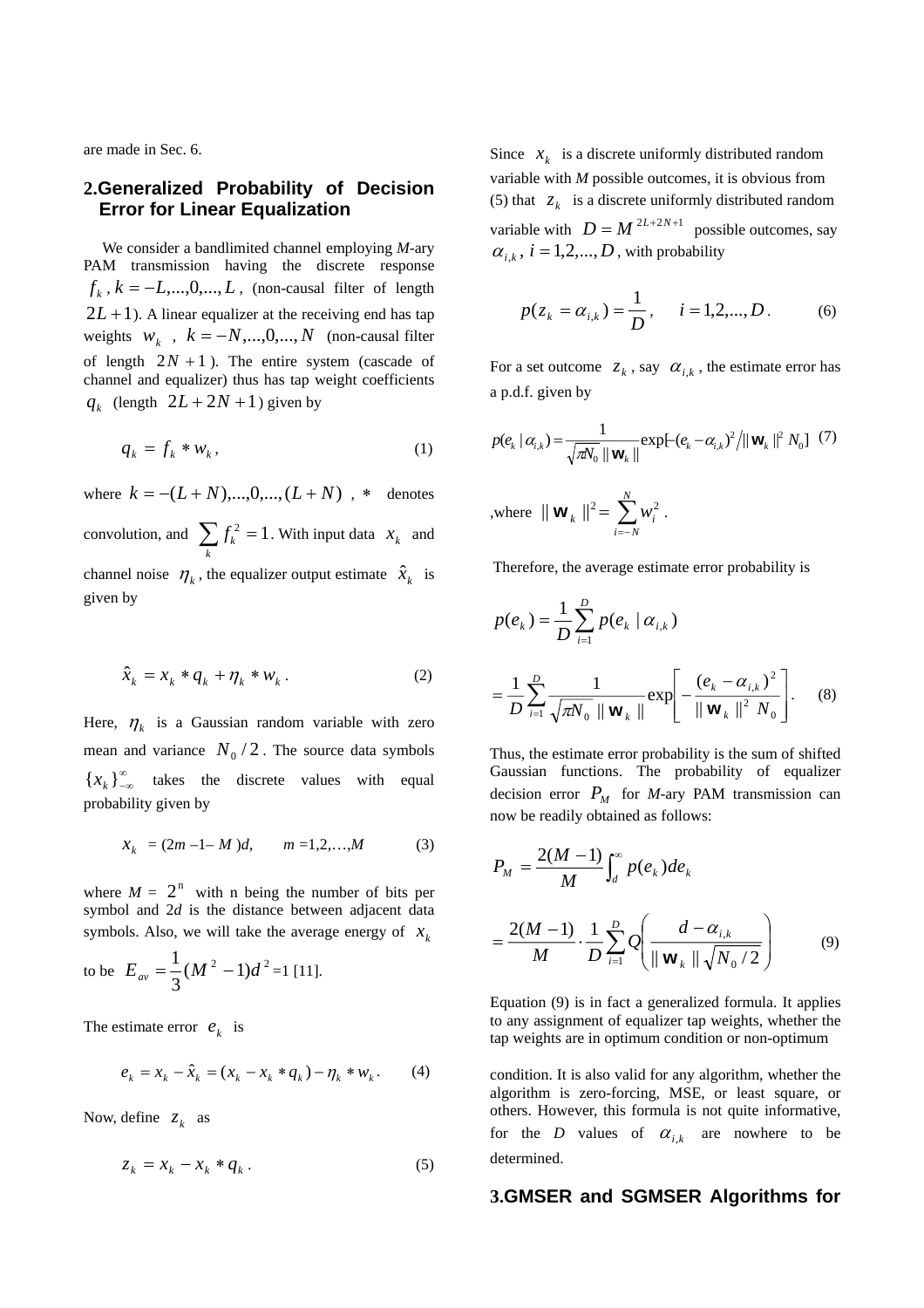#### **Linear Equalization**

The *M*-ary symbol error probability can be minimized using the gradient method as follows:

$$
\mathbf{W}_{k+1} = \mathbf{W}_k - \mu \frac{\partial P_M}{\partial \mathbf{W}_k},
$$
 (10)

where  $\mu$  is the adaptive step size and the index *k* here denotes the iteration number. The initial value  $W_0$  can be chosen to be the MMSE solution. After some mathematical manipulation, it can be shown that the (*n+N+*1)th component of the gradient vector *k PM* ∂**w**  $\frac{\partial P_M}{\partial x}$  is indices for the components in the vector  $\mathbf{W}_k$ , since given by (11) as shown below, where is the  $(n+N+1)$ th component of the weight vector  $\mathbf{W}_k$  at the *k*th iteration (notice that, here we have used two subscript now *k* represents the iteration index, not the sampling instant), and  $\alpha_{i,k}$  is an *i*th outcome of  $z_k$  at the *k*th  $n = -N, ..., 0, ..., N$ ,  $w_{n,k}$ iteration,  $i = 1, 2, ..., D$ . We shall term the above method as the GMSER (generalized minimum symbol error rate) algorithm.

Equation (11) would increase computational complexity for high order signaling. When *M* is large, *D* will also become large which will result in large amount of computations. The following method of simplification is found to be very efficient and will yield satisfactory results to great accuracy.

summed over *i* (averaging). If instead of letting  $i$  vary Referring to (11), the term within the large bracket is from 1 to *D*, one can use much fewer terms as an approximation. For example, in each iteration, one randomly picks *p* terms to be summed, *p* could even be chosen to be 1. Uniform distribution is used for the random picking. In the end, after numerous iterations, an averaging effect takes place. In a sense, this is a stochastic gradient method similar to that employed by the LMS algorithm. We shall term this method of simplification as the *stochastic* GMSER or SGMSER.

## **4. Numerical Examples**

 $H(z) = 0.2923077\dot{z} + 0.9105561\dot{z} + 0.292307\dot{z}^{-1}.$ We consider a noisy binary channel having the transfer function Choosing a linear equalizer of length  $2N + 1 = 2 + 1 = 3$ , we have  $D = 2^{2L + 2N + 1} = 32$ . Assume the SNR is 17dB. With  $\mu = 1$ , Fig. 1 compares a learning curve using a random starting point with the curve using MMSE solution as the starting point. It is seen that a good convergence rate can be obtained. For purpose of comparison, Fig. 2 presents curves of symbol error rate vs. SNR for binary signaling (*M*=2) using two different algorithms, e.g., (1) MMSE (2) GMSER. It is seen that, the GMSER gives better performance than that of MMSE. Note that, although the examples presented here are for binary signaling only, we have also performed simulations for *M*-ary signaling cases and found similar conclusions.

We have also compared our GMSER algorithm with the AMBER algorithm proposed by Yeh. We found that GMSER yields much faster convergence rate than AMBER, but both algorithms eventually converge to the same MSER level. This is shown in Fig. 3 with MMSE solution as the starting point for SNR=17dB. We have used a step size  $\mu = 2$  for the GMSER algorithm. While for the AMBER, we have used a step size  $\mu = 0.002$  and an update threshold  $\tau = 0.05$  [6].

Next, SGMSER is considered. Using MMSE solution as the starting point, three learning curves are plotted in Fig. 4 with  $p = 1, 4, 32$  respectively. Adaptation step size of  $\mu = 1$  has been used. It is seen that, except for the  $p = 32$  curve (GMSER) which is rather smooth, below the MMSE level. Then, with  $p = 1$  and the other two curves corresponding to  $p=1$  and 4 (SGMSER) are less smoother. But, all three curves eventually converge to the same MSER level which is  $\mu = 1$ , Fig. 5 compares a learning curve using a random starting point with the curve using MMSE solution as the starting point. For purpose of

$$
\frac{\partial P_M}{\partial w_{n,k}} = \frac{2(M-1)}{M} \frac{1}{D} \sum_{i=1}^{D} \left\{ \left[ -\frac{1}{\sqrt{2\pi}} e^{-(d-\alpha_{i,k})^2 / N_0 ||\mathbf{w}_k||^2} \right] \left[ \frac{\left( \sum_{j=-L+n}^{L+n} f_{j-n} x_{k-j} \right) \sqrt{\frac{N_0}{2}} ||\mathbf{w}_k|| - (d-\alpha_{i,k}) \frac{w_{n,k} \sqrt{N_0/2}}{||\mathbf{w}_k||} \right] \right\}
$$
(11)

\_\_\_\_\_\_\_\_\_\_\_\_\_\_\_\_\_\_\_\_\_\_\_\_\_\_\_\_\_\_\_\_\_\_\_\_\_\_\_\_\_\_\_\_\_\_\_\_\_\_\_\_\_\_\_\_\_\_\_\_\_\_\_\_\_\_\_\_\_\_\_\_\_\_\_\_\_\_\_\_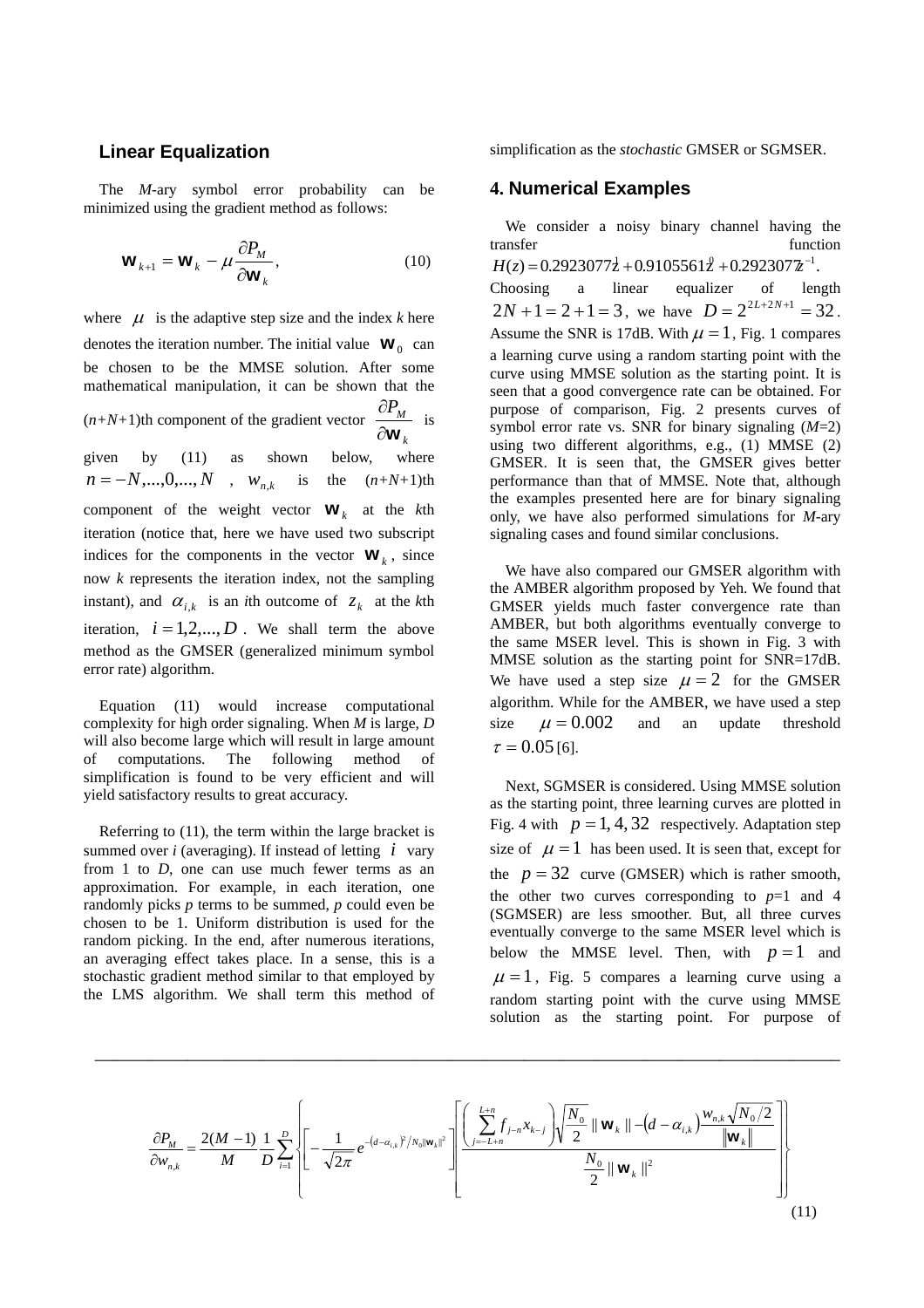comparison, Fig. 6 presents curves of symbol error rate vs. SNR for binary signaling (*M*=2) using three different algorithms, e.g., (1) MMSE, (2) AMBER, and (3) SGMSER. It is seen that, the SGMSER and AMBER yield the same performance that is better than that of MMSE. It is also found that, although AMBER has less computational complexity than SGMSER, the latter has a much faster convergence rate. In Fig. 6, we have used a step size  $\mu = 0.2$  for the SGMSER algorithm which yields a training period of 4,000 iterations. While for the AMBER, we have used a step size  $\mu = 0.002$  and an update threshold  $\tau = 0.05$  [6]. The training period for AMBER is 1,200,000 iterations. We have also tried a smaller step size of  $\mu = 0.0002$  as done by Yeh and Barry [6], and found that an even longer training period would be required. With MMSE solution as the starting point, Fig. 7 compares the SGMSER and AMBER learning curves for SNR=17dB. It is seen that SGMSER converges much faster than the AMBER, but both algorithms eventually converge to the same MSER level.

## **5.GMSER for Fractionally-spaced Equalizers**

We now have the understanding that GMSER performs better than MMSE for linear equalization. We also know that FSE outperforms SRE. But the GMSER formula for SRE, i.e., eq. (11), is not directly applicable for FSE. We therefore must derive the GMSER formula for FSE for interested researchers.

Assume the sampling rate at the input of the FSE receiver is *P* times the symbol rate. Thus, mathematically, we can model the system as a parallel connection of *P* sub-channels each of which is followed by a sub-SRE as depicted in Fig. 8[10].

The estimate error  $e_k$  is

$$
e_k = x_k - \hat{x}_k = z_k - \sum_{m=1}^P \eta_{k,m} * w_{k,m}
$$
 (12)

, and define  $z_k$  as

$$
z_k = x_k - \sum_{m=1}^{P} x_k * f_{k,m} * w_{k,m}
$$
 (13)

 $2L+1$ , and the length of each sub-SRE is  $2N+1$ , Assuming that the length of each sub-channel is  $z_k$  is a discrete uniformly distributed random variable with  $D = M^{2L+2N+1}$  possible outcomes, say  $\alpha_{i,k}$ ,  $i = 1, 2, \dots, D$ . For a set outcome  $z_k$ , say  $\alpha_{i,k}$ , with patient manipulation of mathematics, it can be readily shown that the estimate error has a p.d.f. given by

$$
p(e_k | \alpha_{i,k}) = \frac{1}{\sqrt{\pi N_0 \sum_{m=1}^P ||\mathbf{w}_{k,m}||^2}} \exp[-(e_k - \alpha_{i,k})^2 / \sum_{m=1}^P ||\mathbf{w}_{k,m}||^2 N_0]
$$

$$
(14)
$$

, where 
$$
\|\mathbf{W}_{k,m}\|^2 = \sum_{i=-N}^{N} w_{i,m}^2
$$
.

The probability of equalizer decision error  $P_M$  for *M*-ary PAM transmission can now be obtained as follows:

$$
P_M = \frac{2(M-1)}{M} \int_a^{\infty} p(e_k) de_k
$$

$$
\frac{\partial P_M}{\partial w_{n,k,l}} = \frac{2(M-1)}{M} \frac{1}{D} \sum_{i=1}^{D} \left\{ \left[ -\frac{1}{\sqrt{2\pi}} e^{-\frac{\left(d - \alpha_{i,k}\right)^2}{N_0 \sum_{m=1}^{P} ||\mathbf{w}_{k,m}||^2}} \left[ \frac{\sum_{j=-L+n}^{L+n} f_{j-n,l} x_{k-j}}{2} \sqrt{\frac{N_0}{2} \sum_{m=1}^{P} ||\mathbf{w}_{k,m}||^2} - \left(d - \alpha_{i,k}\right) \frac{w_{n,k,l} \sqrt{N_0/2}}{\sqrt{\sum_{m=1}^{P} ||\mathbf{w}_{k,m}||^2}} \right] \right\}
$$
(17)

\_\_\_\_\_\_\_\_\_\_\_\_\_\_\_\_\_\_\_\_\_\_\_\_\_\_\_\_\_\_\_\_\_\_\_\_\_\_\_\_\_\_\_\_\_\_\_\_\_\_\_\_\_\_\_\_\_\_\_\_\_\_\_\_\_\_\_\_\_\_\_\_\_\_\_\_\_\_\_\_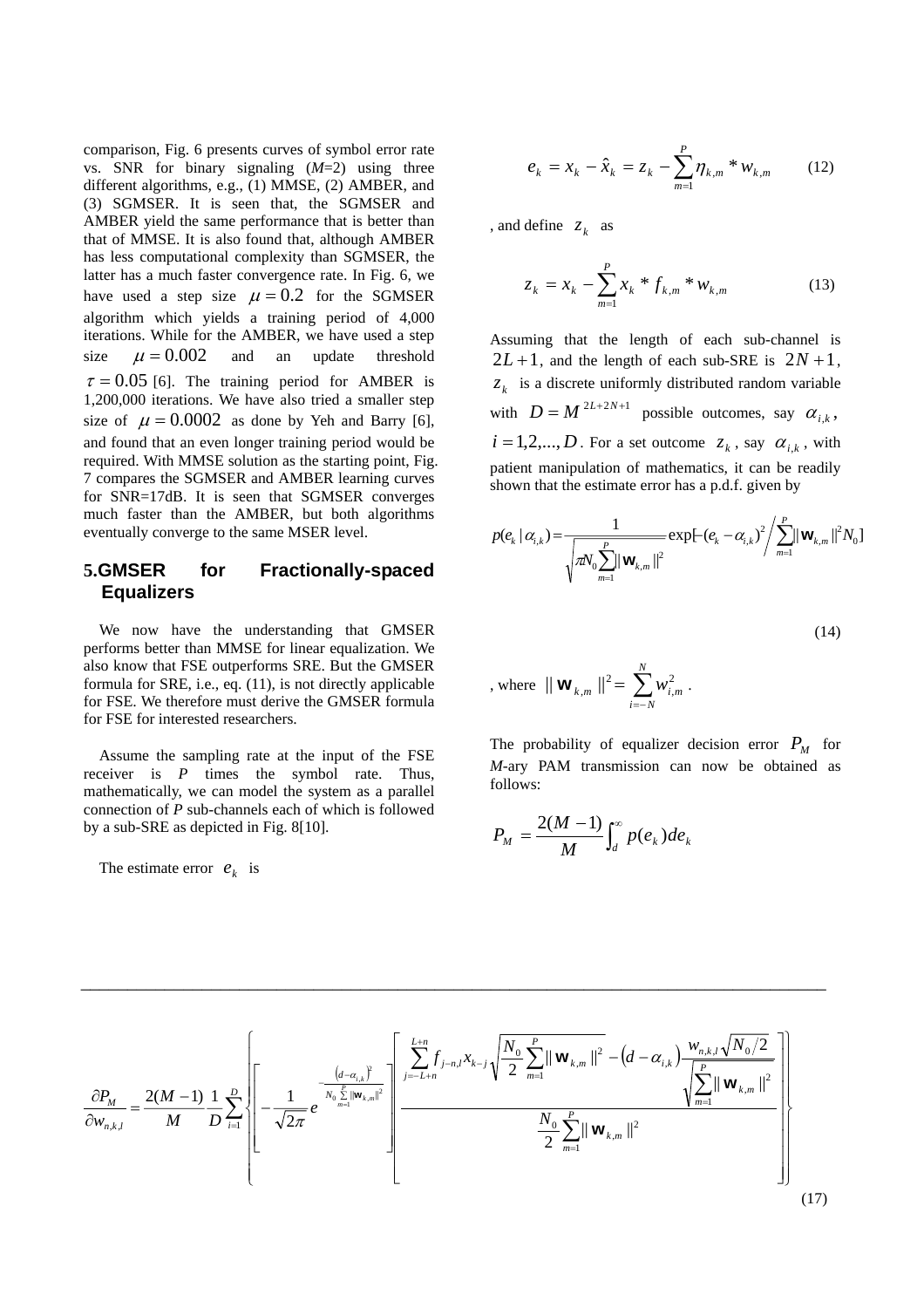$$
= \frac{2(M-1)}{M} \cdot \frac{1}{D} \sum_{i=1}^{D} Q \left( \frac{d - \alpha_{i,k}}{\sqrt{\sum_{m=1}^{P} || \mathbf{w}_{k,m} ||^2 N_0 / 2}} \right)
$$
(15)

Comparing (9) and (15), we find that the key to convert the linear SRE to FSE is simply to replace  $\|\mathbf{W}_k\|^2$ 

by 
$$
\sum_{m=1}^{P} || \mathbf{W}_{k,m} ||^2
$$
.

The gradient algorithm is

$$
\mathbf{W}_{k+1,l} = \mathbf{W}_{k,l} - \mu \frac{\partial P_M}{\partial \mathbf{W}_{k,l}},
$$
\n(16)

where  $l = 1, 2, ..., P$ .

as in (17), where  $W_{n,k,l}$  denotes the  $(n+N+1)$ th component of the weight vector  $\mathbf{W}_{k,l}$  at the *k*th *P* The gradient factor for the GMSER can be obtained iteration. Again, comparing (11) and (17), it's apparent that substituting  $\sum_{m=1}^{n} || \mathbf{W}_{k,m} ||^2$  for  $|| \mathbf{W}_k ||^2$  in (11) converts the GMSER for SRE to the GMSER for FSE.  $\|\mathbf{W}\|_{k,m} \|^2$  for  $\|\mathbf{W}\|_{k} \|^2$ 

#### **6. Conclusions**

Using a generalized formula for the decision error probability for an *M*-ary PAM system, a GMSER algorithm is developed for symbol-rate equalization as well as for fractionally-spaced equalization by applying the gradient algorithm on the generalized formula. It is demonstrated that the GMSER algorithm can achieve a minimum symbol error rate lower than that obtained by the MMSE criterion. Simulations also show that while the AMBER may offer less computational complexity, the GMSER offers much faster convergence rate.

Further simplification procedure similar to the stochastic gradient method can be employed to reduce the computational complexity in GMSER. Thus we obtain the SGMSER algorithm. A comparison is also made between the SGMSER and the AMBER algorithm proposed by Yeh and Barry. While the AMBER may offer less computational complexity, the SGMSER offers much faster convergence rate and lower error rate for higher order signaling.

This paper only presents the case of linear equalization. It is well known that decision feedback

equalization (DFE) will enhance the performance further. We did have performed simulations for DFE and found improved results.

#### **References**

- [1] S. Chen, E.S. Chng, B. Mulgrew, and G. Gibson, Minimum-BER linear-combiner DFE, *Proc. IEEE Int. Conf. On Commun.*, ICC '96, 1996, 1173-1177.
- [2] S. Chen, B. Mulgrew, E. S. Chng, and G. J. Gibson, Space translation properties and the minimum-BER linear-combiner DFE, *IEE Proc. Commun.*, *145*(5), 1998, 316-322.
- [3] B. Mulgrew and S. Chen, Stochastic gradient minimum-BER decision feedback equalisers, *IEEE 2000 Adaptive Syst. For Sig. Processing, Commun. And Control Symposium*, AS-SPCC., 2000, 93-98.
- [4] C. C. Yeh and J. R. Barry, Approximate minimum bit-error rate equalization for binary signaling *Proc. IEEE Int. Conf. On Commun.*, Montreal, 1997, 1095-1099.
- [5] C. C. Yeh and J. R. Barry, Adaptive minimum bit-error rate equalization for binary signaling, *IEEE Trans. Commun.*, *48*(7), 2000, 1226-1235.
- [6] C. C. Yeh and J. R. Barry, Approximate minimum bit-error rate equalization for pulse-amplitude and quadrature-amplitude modulation, *IEEE Int. Conf. On Commun.*, ICC '98., Atlanta, Ga., 1998, 16-20.
- [7] S. U. H. Qureshi and G. D. Forney, Jr., Performance and properties of a *T*/2 equalizer, *Natl. Telecom. Conf. Record*, NTC'77, Los Angeles, CA, 1977, 11.1.1-11.1.14.
- [8] G. Ungerboeck, Fractional tap-spacing equalizers and consequences for clock recovery for data modems, *IEEE Trans. Commun.*, *24*, 1976, 856-864.
- [9] R. D. Gitlin and S. B. Weinstein, Fractionally-spaced equalization : An improved digital transversal equalizer, *Bell Syst. Tech. J., 60,* 1981, 275-296.
- [10] J. R. Treichler, I. Fijalkow and C. R. Johnson, Jr., Fractionally spaced equalizers, *IEEE Signal Processing Magazine,* 1996, 65-81.
- [11] J. G. Proakis, *Digital communications*, Fourth Edition (New York: McGraw-Hill, 2001).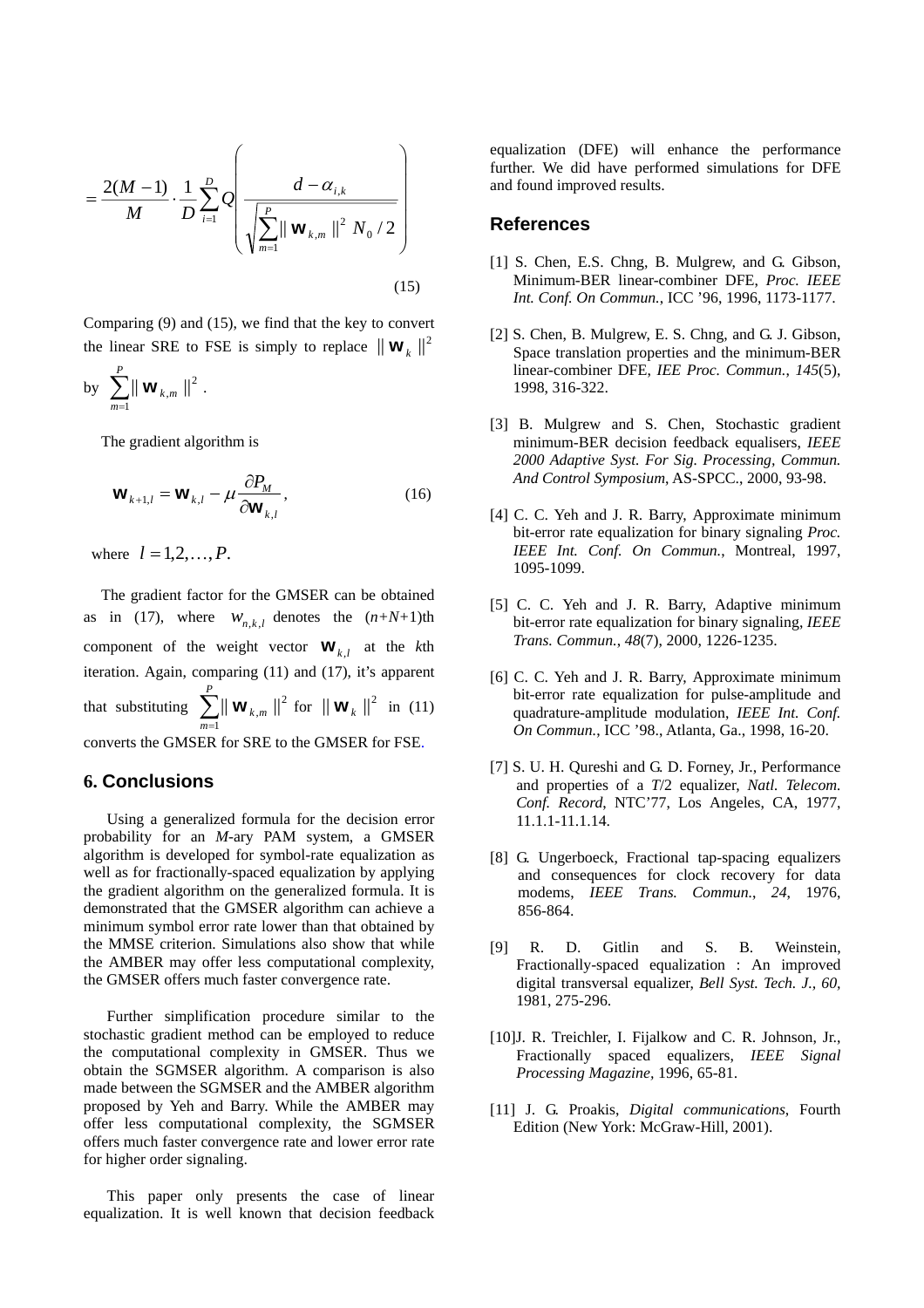

Fig.1 Learning Curves for GMSER Using Different Starting Points



Fig.2 Symbol Error Rate VS. SNR Curves Using



Fig.3 Comparison of Convergence Rate Between GMSER and AMBER with MMSE Starting Point



Fig.4 Learning curves for GMSER and SGMSER.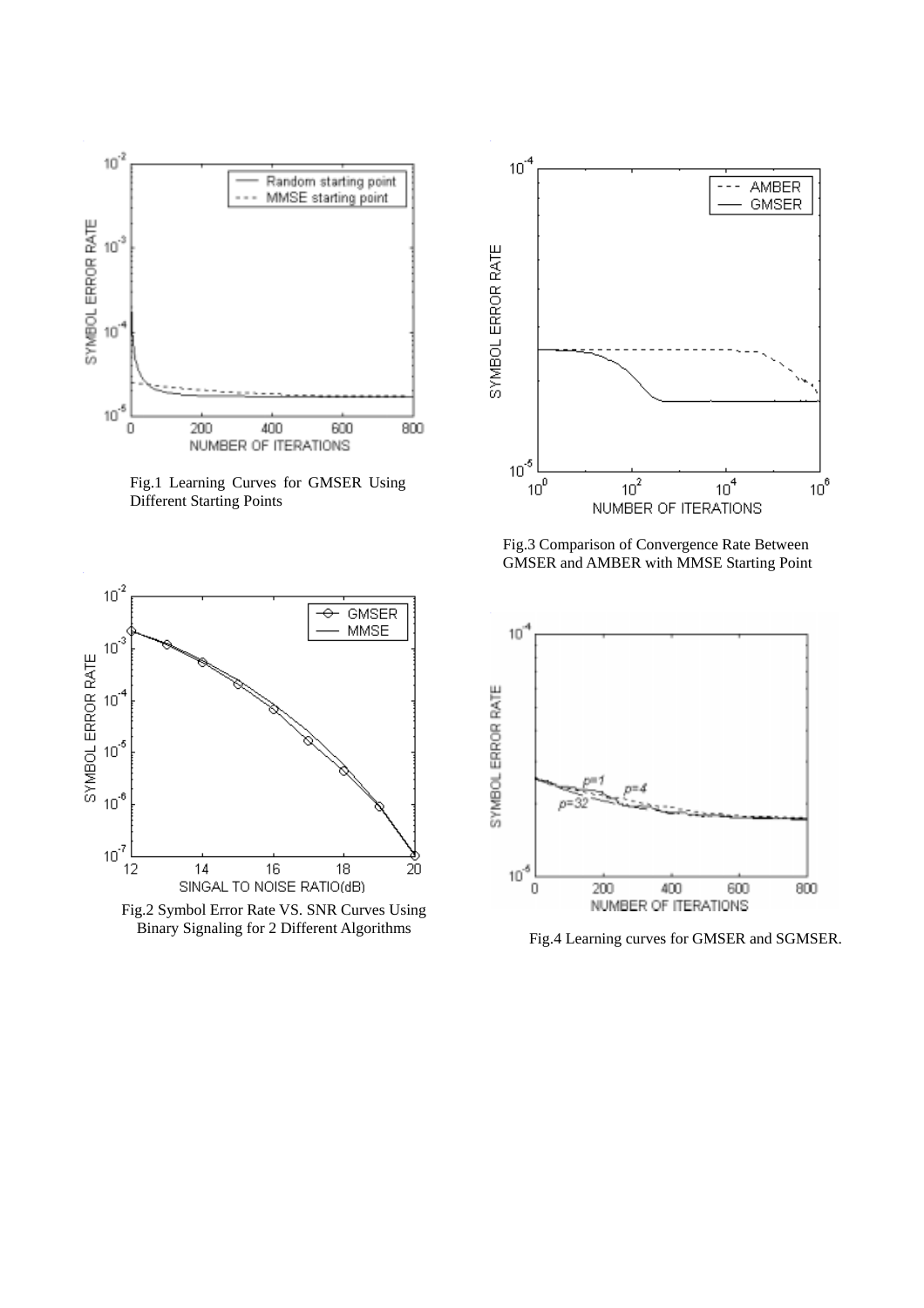

Fig.5 Learning curves for SGMSER using different starting points.



Fig.7 Comparison of convergence rate between SGMSER and AMBER with MMSE starting



Fig.6 Symbol error rate vs. SNR curves using binary signaling for 3 different algorithms.



Fig.8 Equivalent Model for an FSE System.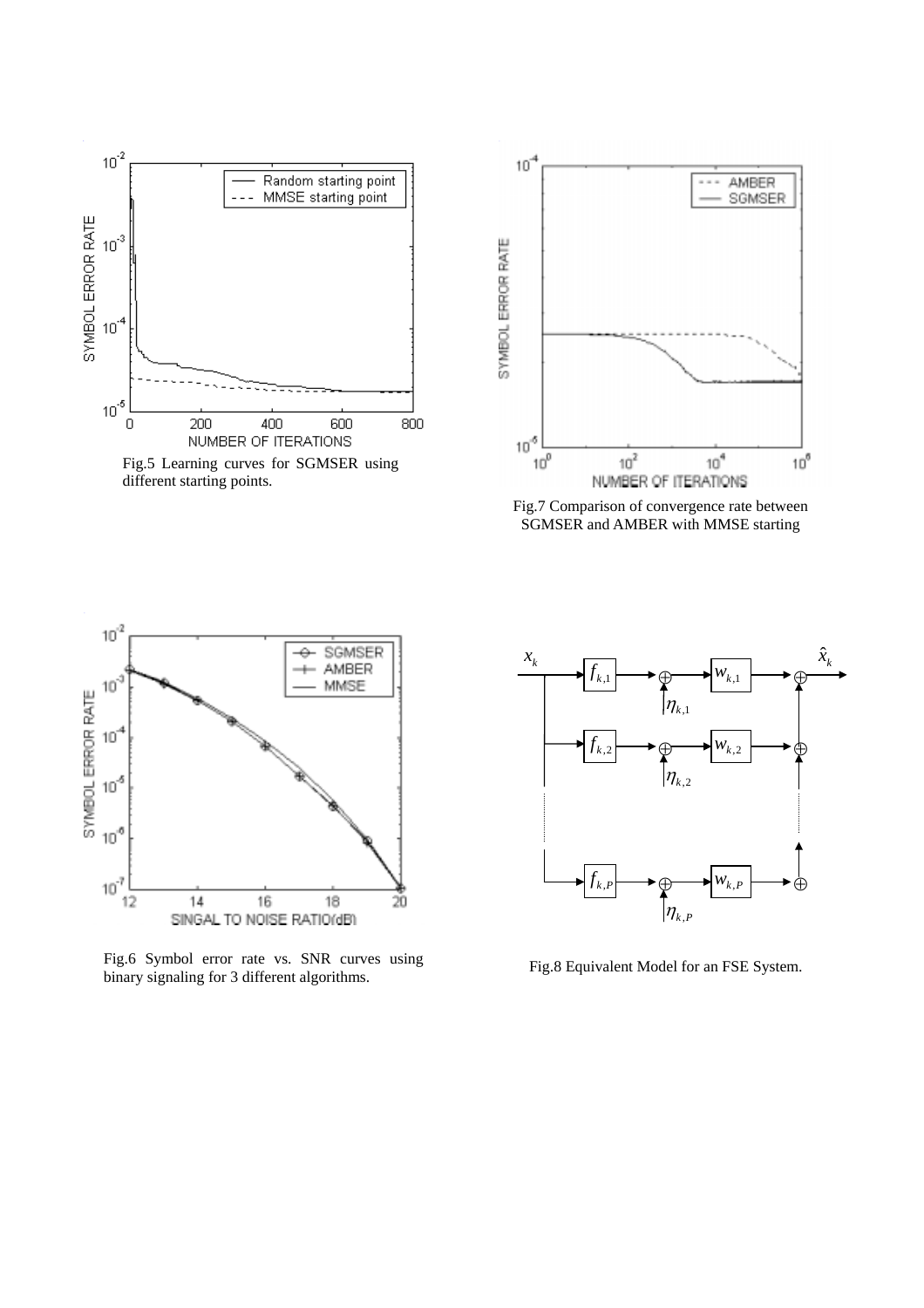[1]Hong-Yu Liu, Rainfield Y. Yen, and Jin-Qun Chen, "Generalized Minimum Symbol Error Rate for Symbol-rate And Fractionally-spaced Equalizations," *IASTED International Conference on Signal Processing, Pattern Recognition, And Applications*, SPPRA 2002, Crete, Greece, pp.450-454, June 2002.

計畫執行期間出席之國際學術會議暨發表之論文如下:

- [2] Rainfield Y. Yen, Hong-Yu Liu, and Jin-Qun Chen, "Generalized Decision Error Probability for Linear Equalization Using *M-*ary PAM Transmission," *European Signal Processing Conference* EUSIPCO-2002, Toulouse, France, pp. 361-364, Sep. 2002.
- [3] Rainfield Y. Yen, Hong-Yu Liu, and Yi-Tun Yang, "Generalized Minimum Symbol Error Rate for Linear Equalization," *IEEE International Symposium on Intelligent Signal Processig and Communication Systems*, ISPACS 2002, Kaohsiung, Taiwan, R.O.C., pp. 448-451, Nov. 2002.